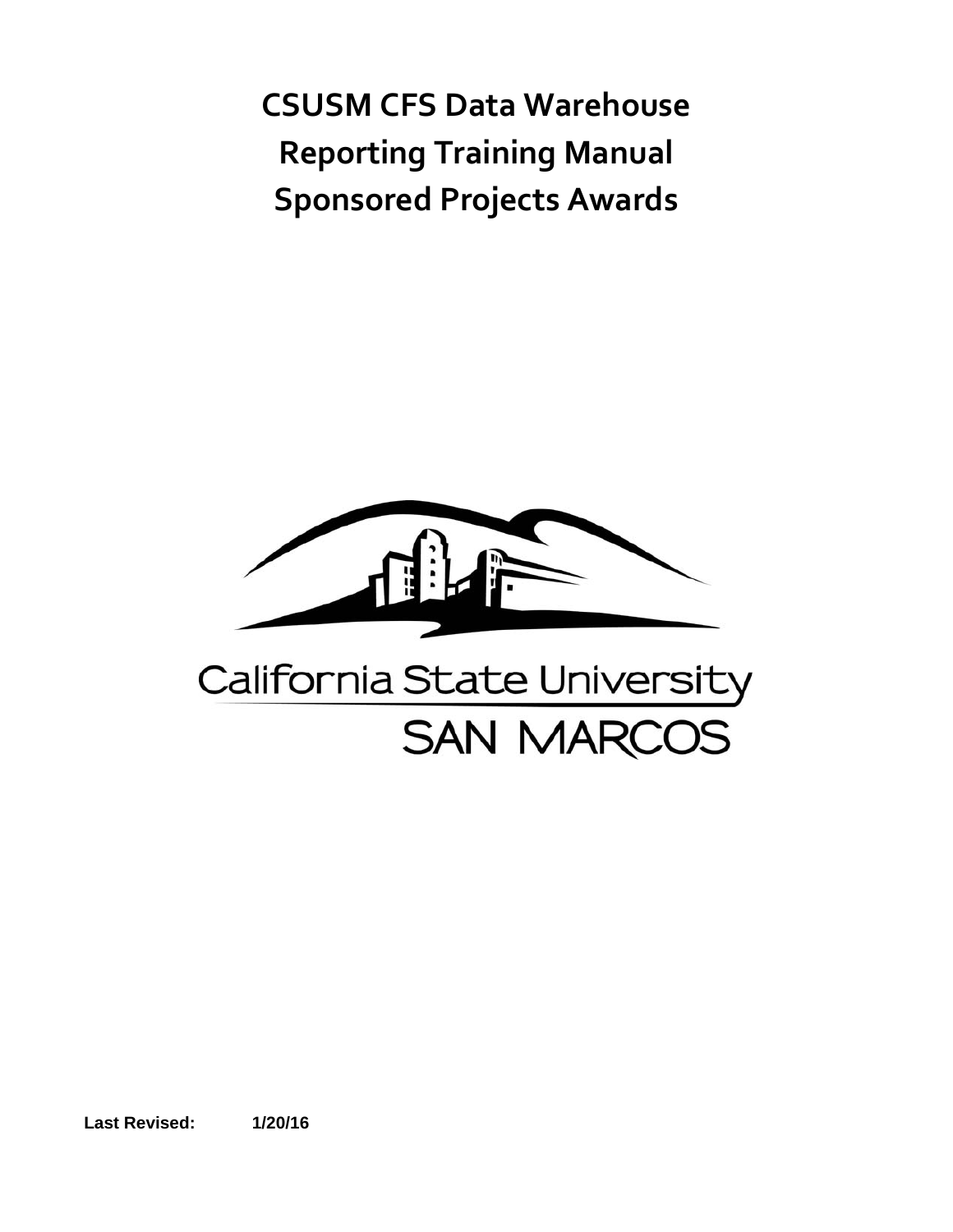# **Table of Contents**

| 1.0 |     |  |  |  |
|-----|-----|--|--|--|
| 2.0 |     |  |  |  |
|     | 2.1 |  |  |  |
|     | 2.2 |  |  |  |
| 3.0 |     |  |  |  |
|     | 3.1 |  |  |  |
|     | 3.2 |  |  |  |
| 4.0 |     |  |  |  |
|     | 4.1 |  |  |  |
|     | 4.2 |  |  |  |
|     | 4.3 |  |  |  |

#### Page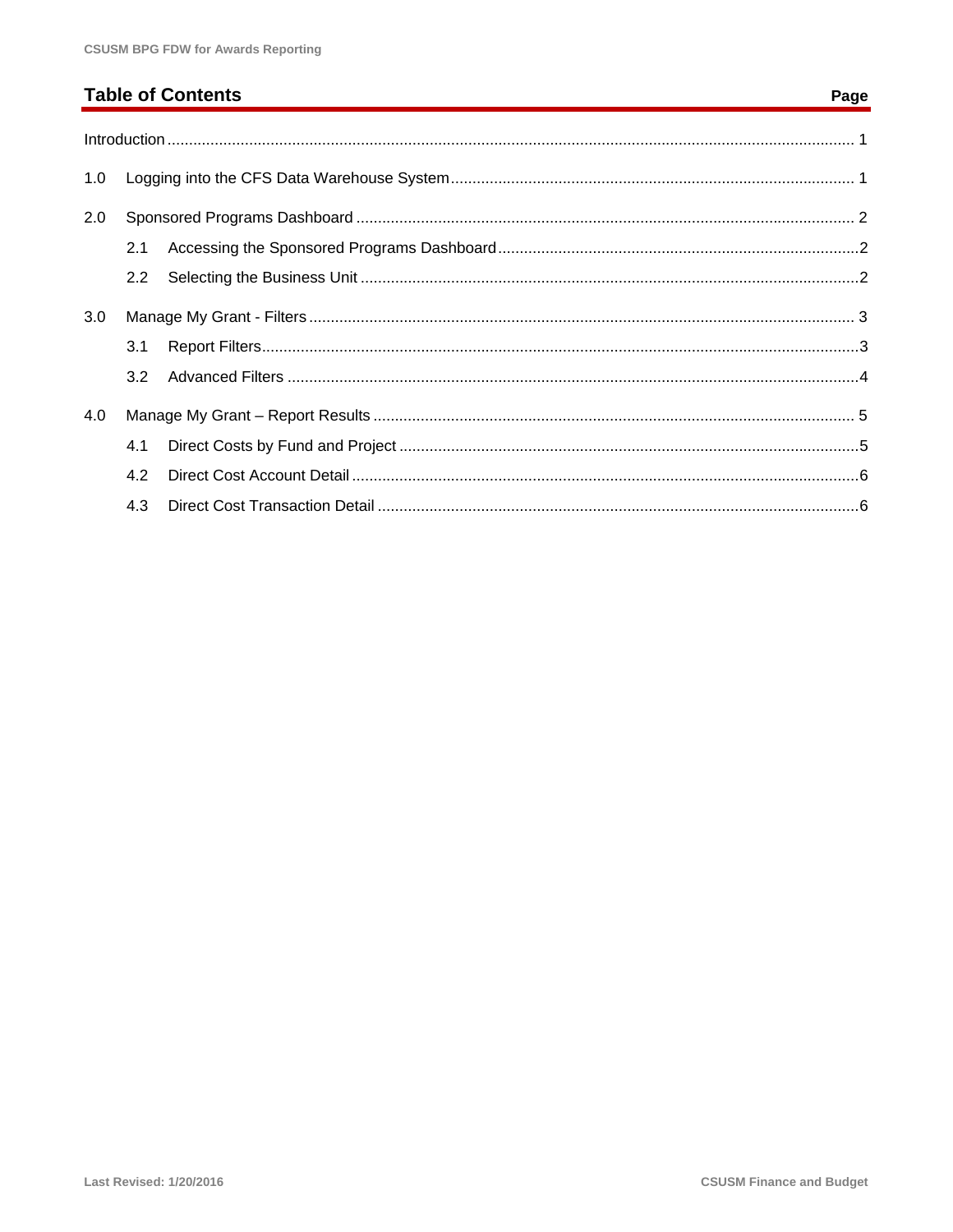#### **Introduction**

Refer to CSUSM CFS Data Warehouse Reporting Training Manual All Business Units for detailed instructions on accessing the CFS Data Warehouse. This guide is intended as a quick reference for Awards reporting in the Manage My Grant tab on the Sponsored Programs dashboard.

#### **1.0 Logging into the CFS Data Warehouse System**

- 1. Access your default browser window. Enter the URL https://my.csusm.edu.
- 2. Click on the "CSYou & CSU CFS Login."

#### **Employee CSYou & CFS**

Access CSYou Portal and the CSU Common Financial System (CFS) System

**CSYOU & CSU CFS Login** 

- 3. Enter your campus username and password and click **Login**.
- 4. Once you have successfully logged in, you will be directed to the Common Financial System (CFS) page.

Click the **Finance Data Warehouse – Phase 2** link to access CFS Data Warehouse.

| Common Financial System<br>(CFS)              | Common Financial System (CFS)                                                                                                                                                          |  |
|-----------------------------------------------|----------------------------------------------------------------------------------------------------------------------------------------------------------------------------------------|--|
| <b>CFS Non-Production</b>                     | The Common Financial System, referred to systemwide as the CFS,                                                                                                                        |  |
| <b>Financial Information Systems</b><br>(FIS) | replaced the California State University PeopleSoft Finance 9.0<br>environment in July 2011. CFS was instituted in an effort to achieve<br>database consolidation across all campuses. |  |
| <b>CFS Login</b>                              | Announcements                                                                                                                                                                          |  |
| CFS Data Warehouse Login<br>- 11G             | Please utilize the CFS 9.2 and Data Warehouse 11G Training materials<br>available in the links provided below.                                                                         |  |
| Finance Data Warehouse -                      |                                                                                                                                                                                        |  |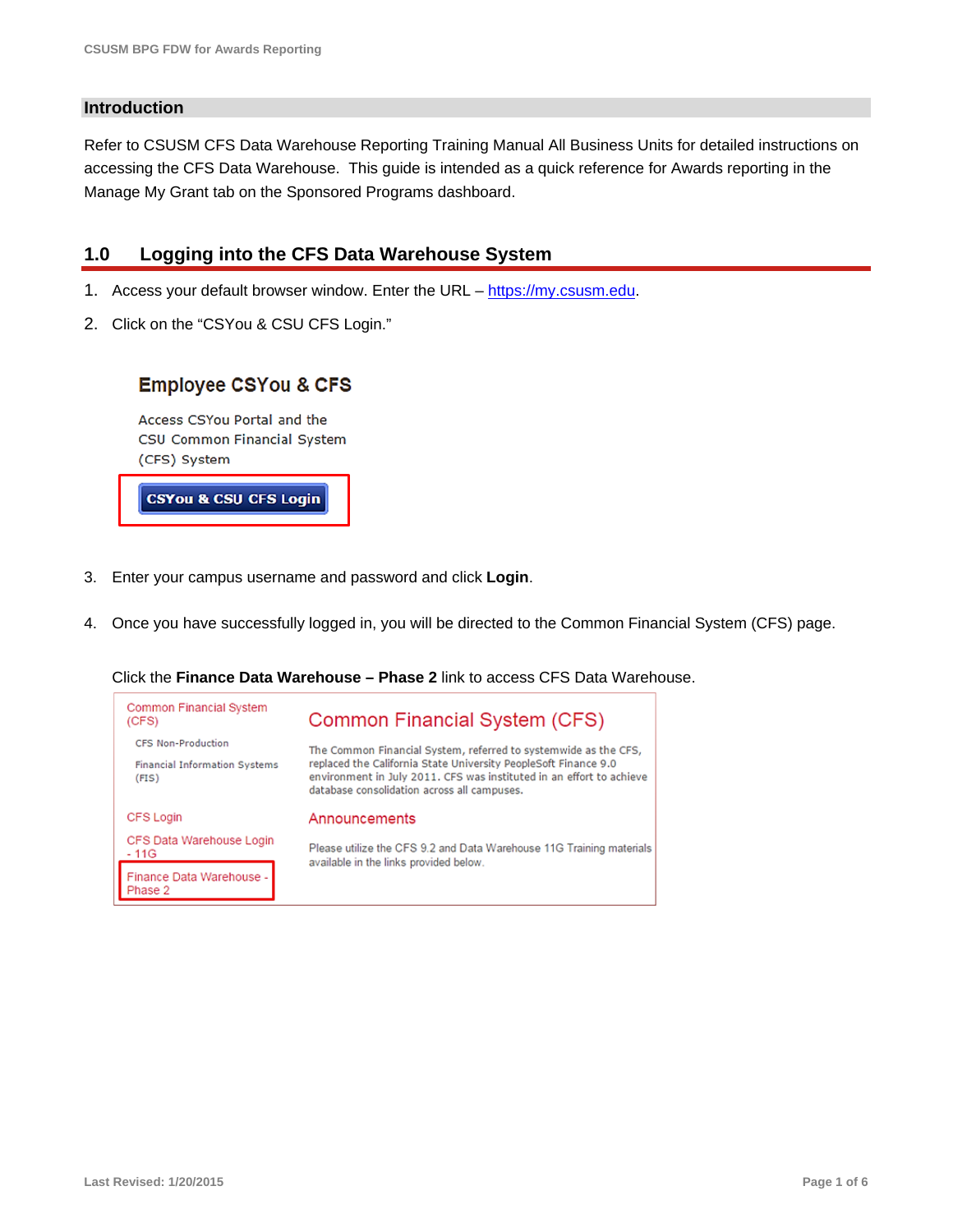# **2.0 Sponsored Programs Dashboard**

Grants are administered in the CFS Sponsored Programs module. Reports for grants are available through Data Warehouse Sponsored Programs Dashboard.

#### **2.1 Accessing the Sponsored Programs Dashboard**

| <b>Processing Steps / Field</b><br><b>Name</b>                                          | <b>Screenshot / Description</b>                                                                                                                                                                                                                                                                                                                                                                                                                                                                                                                                                                                                                 |  |
|-----------------------------------------------------------------------------------------|-------------------------------------------------------------------------------------------------------------------------------------------------------------------------------------------------------------------------------------------------------------------------------------------------------------------------------------------------------------------------------------------------------------------------------------------------------------------------------------------------------------------------------------------------------------------------------------------------------------------------------------------------|--|
| From the Dashboards<br>dropdown menu, select the<br>blue link to Sponsored<br>Programs. | Dashboards $\mathbf{v}$ New $\mathbf{v}$<br>Favorites -<br>Open v Sigi<br>Home<br>Most Recent(Sponsored Programs - Home)<br>My Dashboard<br>$\equiv$ Financial Reporting<br><b>Em Financial Reporting</b><br>let scenario only<br><b>E FIRMS GAAP</b><br>Apply<br>FIRMS GAAP<br><b>El Sponsored Programs</b><br>Sponsored Programs<br><b>□ Systemwide Reporting</b><br>the financial management<br><b>The Systemwide Reporting</b><br>led for additional filters pro<br><b>□ Transaction Inquiry</b><br>in headers for this report<br><b>Transaction Inquiry</b><br>$\equiv$ Tree Reporting<br><b>The Reporting</b><br>the Budget-to-Actual rep |  |

# **2.2 Selecting the Business Unit**

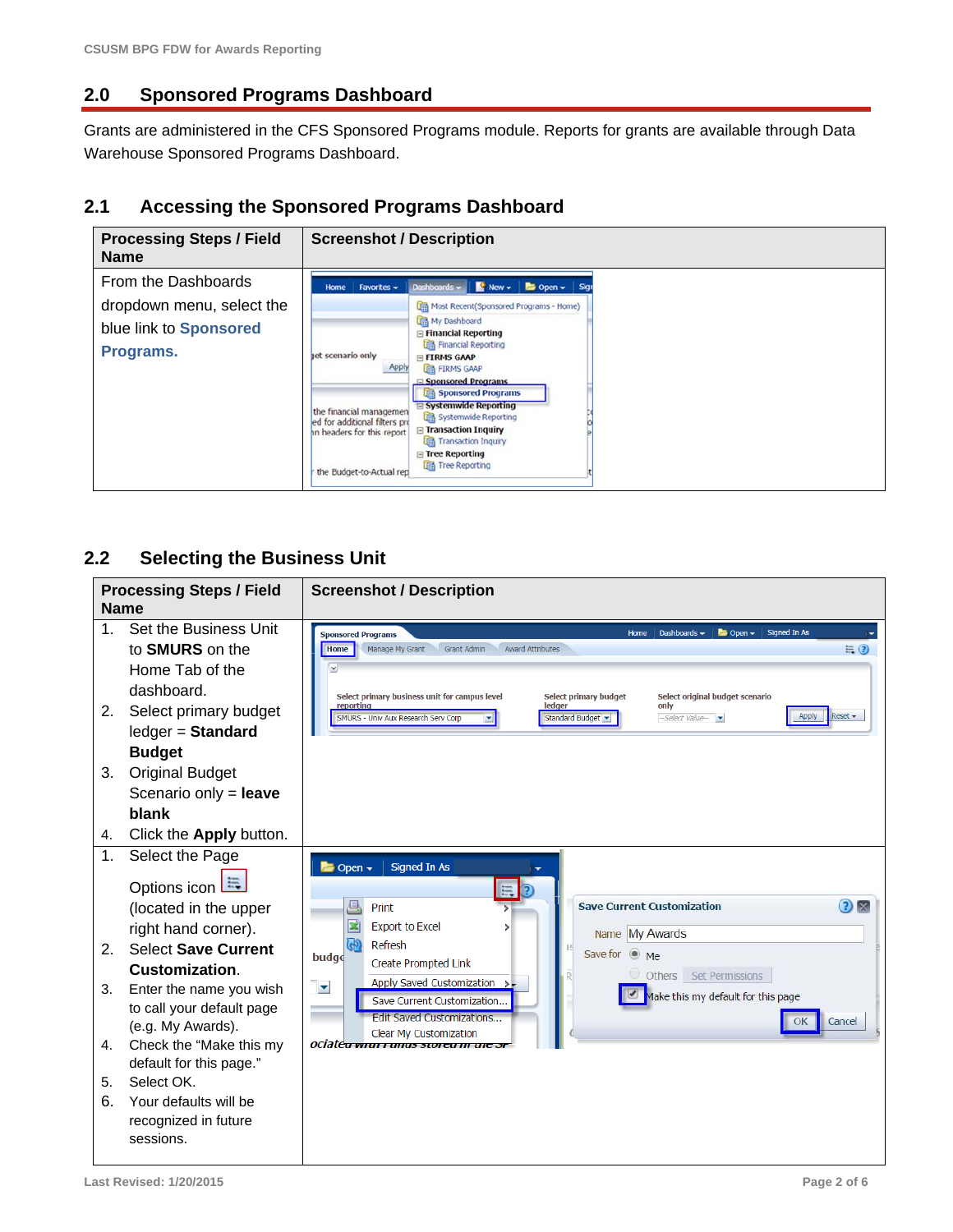#### **3.0 Manage My Grant - Filters**

Award reporting parameters can be limited by PI Name.

### **3.1 Report Filters**

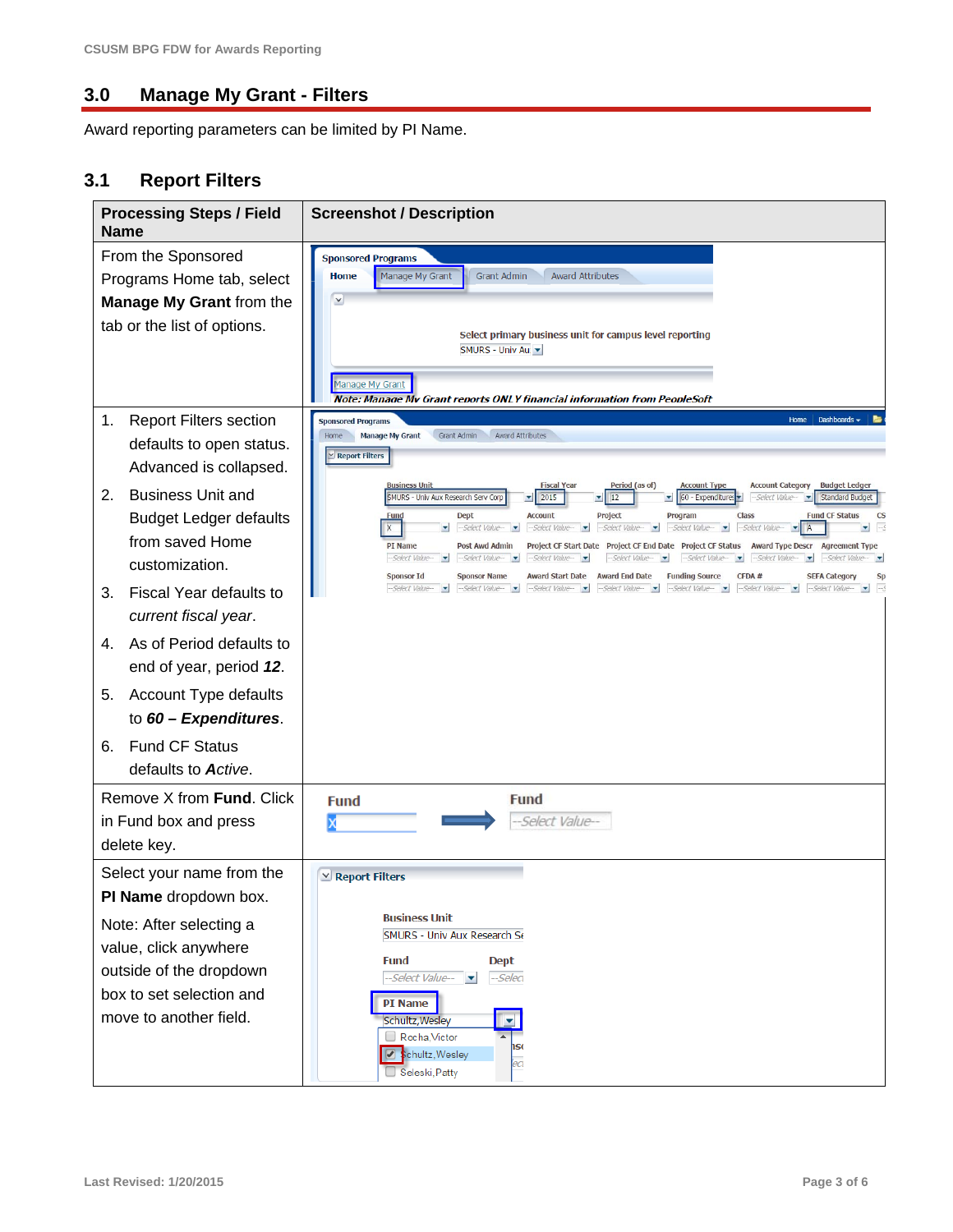# **3.2 Advanced Filters**

| <b>Processing Steps / Field</b><br><b>Name</b>                                                                                                                 | <b>Screenshot / Description</b>                                                                                                                                                                                                                                                                                                                                                                                                                                                                                                                                                                                                                                                                                                                                                                                                                                                                                                                                                                                                                                                                                                                                                                                                                                                                                             |
|----------------------------------------------------------------------------------------------------------------------------------------------------------------|-----------------------------------------------------------------------------------------------------------------------------------------------------------------------------------------------------------------------------------------------------------------------------------------------------------------------------------------------------------------------------------------------------------------------------------------------------------------------------------------------------------------------------------------------------------------------------------------------------------------------------------------------------------------------------------------------------------------------------------------------------------------------------------------------------------------------------------------------------------------------------------------------------------------------------------------------------------------------------------------------------------------------------------------------------------------------------------------------------------------------------------------------------------------------------------------------------------------------------------------------------------------------------------------------------------------------------|
| <b>Expand the Advanced</b><br><b>Filters</b> section by clicking<br>the arrow. $\rightarrow$                                                                   | <b>Sponsored Programs</b><br>Grant Admin<br><b>Award Attributes</b><br>Home<br><b>Manage My Grant</b><br>$\vee$ Report Filters<br><b>Fiscal Year</b><br><b>Business Unit</b><br>Period (as of)<br><b>Account Type</b><br>Α<br>12<br>Select Value-<br>SMURS - Univ Aux Research Serv Corp<br>2015<br>×<br>▼<br>$\overline{\phantom{a}}$<br><b>Fund</b><br><b>Dept</b><br><b>Account</b><br><b>Project</b><br>Program<br><b>Class</b><br>--Select Value- v --Select Value- v --Select Value- v --Select Value- v --Select Value- v --Sele<br>Project CF Start Date Project CF End Date Project CF Sta<br>PI Name<br>Post Awd Admin<br>Schultz, Wesley<br>$\bullet$ --Select Value- $\bullet$ --Select Value- $\bullet$<br>--Select Value-<br>--Select Value--<br>Award Start Date Award End Date<br><b>Funding Source</b><br><b>Sponsor Id</b><br><b>Sponsor Name</b><br><b>CFDA</b><br>--Select Value- v<br>--Select Value- v --Select Value- v --Select Value- v<br>$-Sele$<br>> Advanced Filters                                                                                                                                                                                                                                                                                                                           |
| From the Account Tree<br>dropdown menu, select<br>SM_SP_PROJ_ACCT                                                                                              | <b>Apply Filters</b><br><b>Reset Filters</b><br>$\vee$ Advanced Filters<br><b>Dept Tree</b><br>Dept Level 1<br>--Select Value--<br>--Select Value--<br>$\overline{\phantom{a}}$<br><b>Fund Level 1</b><br><b>Fund Tree</b><br>--Select Value-<br>--Select Value--<br><b>Account Tree</b><br>AC                                                                                                                                                                                                                                                                                                                                                                                                                                                                                                                                                                                                                                                                                                                                                                                                                                                                                                                                                                                                                              |
|                                                                                                                                                                | SM_SP_PROJ_ACCT<br>SM ACCOUNT<br>SM_ACCOUNT_JUL2014<br>▼<br>SM_SP_PROJ_ACCT<br>SM SP PROJ ACCT JUL2014 <sup>*</sup> al<br>Search<br><b>Fund Proc Type</b><br><b>CSU Fund Type</b><br>--Select Value-<br>--Select Value-                                                                                                                                                                                                                                                                                                                                                                                                                                                                                                                                                                                                                                                                                                                                                                                                                                                                                                                                                                                                                                                                                                     |
| From the Acct Level 2<br>dropdown menu, select<br>TOTAL_DIRECT_COSTS                                                                                           | <b>⊻ Advanced Filters</b><br><b>Dept Tree</b><br>Dept Level 1<br>Dept Level 2<br>Dept Level 3<br><b>Dept Level 4</b><br>Dep<br>$-Select Value - \nabla$<br>$-Select Value - \nabla$<br>-- Select Value-<br>$-5e$<br>$-Select Value - \bullet$<br>$-Select Value - \blacktriangleright$<br>×<br><b>Fund Level 2</b><br><b>Fund Level 1</b><br><b>Fund Level 3</b><br><b>Fund Level 4</b><br><b>Fund Tree</b><br>Fun<br>-- Select Value-<br>-- Select Value-<br>-Select Value-<br>--Select Value-<br>$-Select Value - \n$<br>$\overline{\mathbf{z}}$<br>$-56$<br>$\overline{\phantom{a}}$<br>$\overline{\phantom{a}}$<br><b>Acct Level 2</b><br><b>Account Tree</b><br><b>Acct Level 1</b><br><b>Acct Level 3</b><br>$\overline{\mathbf{v}}$<br>-Select Value-<br>SM_SP_PROJ_AC -<br>--Select Value-<br>-Select Value-<br>REVENUES - Total Revenues<br><b>Project Lev</b><br><b>Project Tree</b><br><b>Project Level 1</b><br>Proj<br>TOTAL_DIRECT_COSTS - Total Direct Costs<br>$-56$<br>--Select Value-<br>--Select Value-<br>-Select Valu<br>$\overline{\phantom{a}}$<br>TOTAL_INDIRECT_COSTS - Total Indirect Costs<br><b>Fund CF Attrib</b><br><b>Fund CF Att Val</b><br><b>Acct CF Attı</b><br>Proj<br>Search<br>-- Select Value-<br>--Select Value-<br>$-56$<br>-Select Valut<br>$-$ Select Value $-$<br>-Select value |
| <b>Collapse Advanced Filters</b><br>section for a cleaner look<br>by clicking the arrow. $\mathbb{R}^2$<br>Select Apply Filters to<br>retrieve report results. | > Advanced Filters<br><b>Reset Filters</b><br><b>Apply Filters</b>                                                                                                                                                                                                                                                                                                                                                                                                                                                                                                                                                                                                                                                                                                                                                                                                                                                                                                                                                                                                                                                                                                                                                                                                                                                          |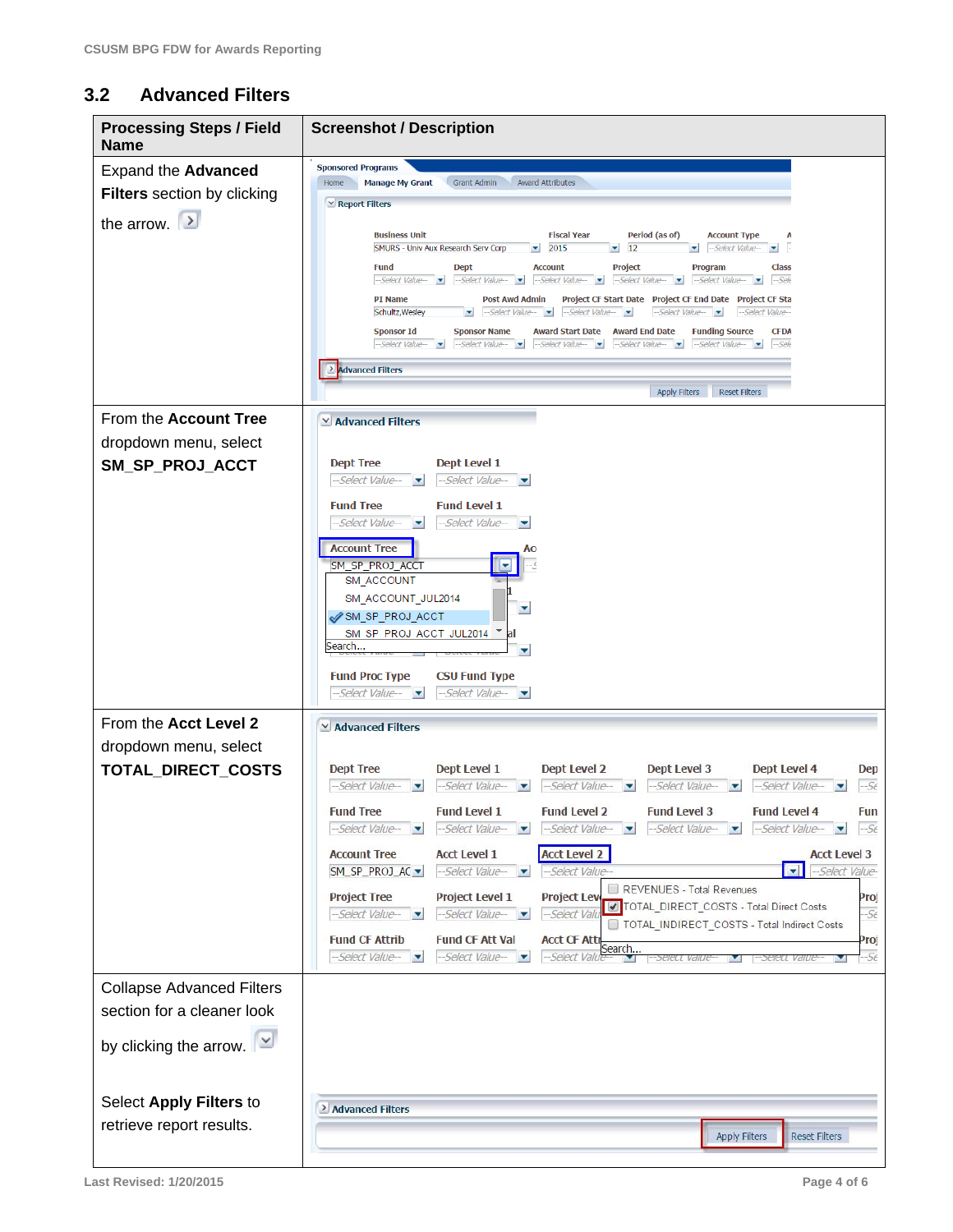### **4.0 Manage My Grant – Report Results**

Report results are retrieved after filters are applied.

### **4.1 Direct Costs by Fund and Project**